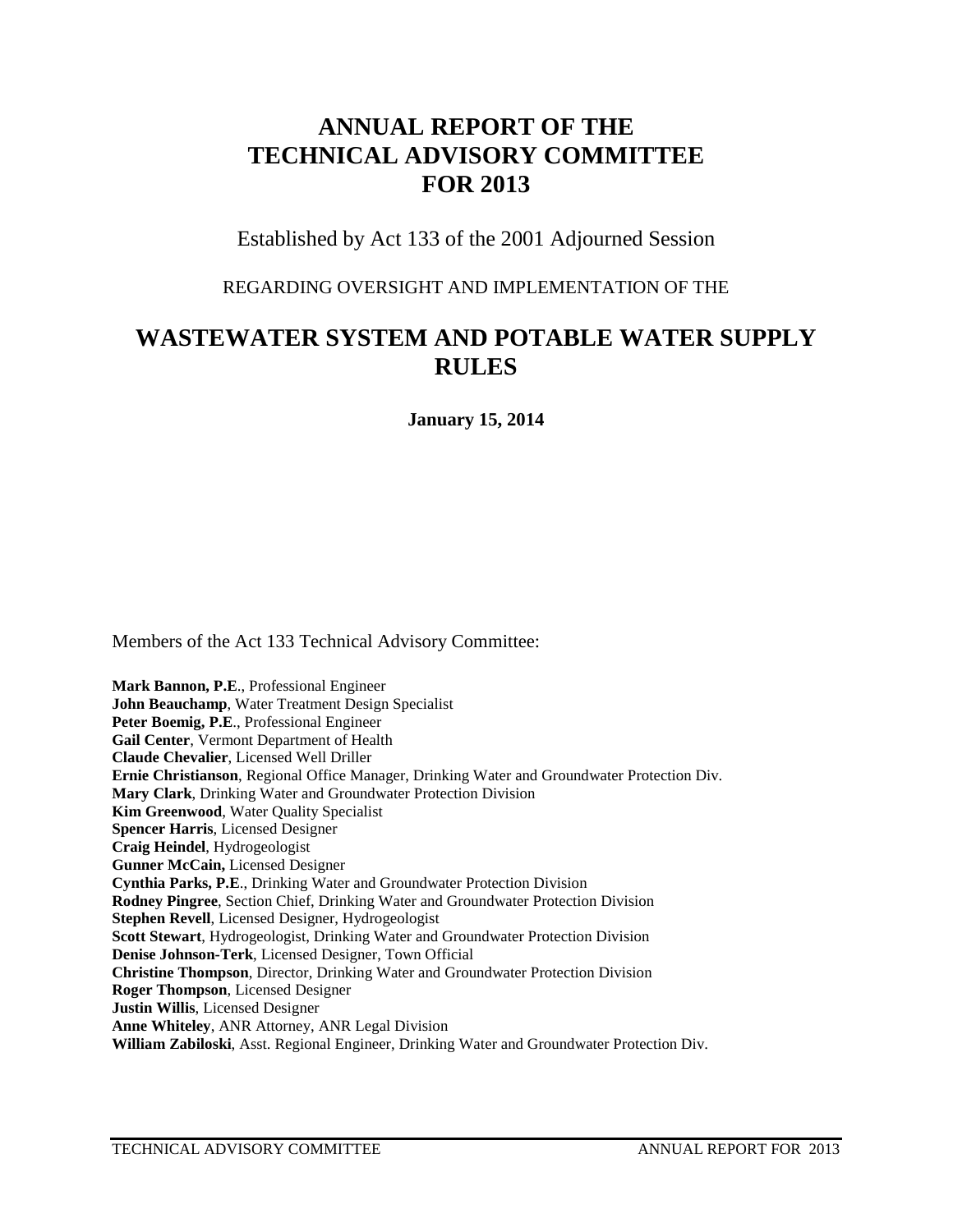# **ANNUAL REPORT OF THE TECHNICAL ADVISORY COMMITTEE**

Established by Act 133 of the 2001 Adjourned Session

## REGARDING OVERSIGHT AND IMPLEMENTATION OF THE

# **WASTEWATER SYSTEM AND POTABLE WATER SUPPLY RULES**

### **January 15, 2014**

#### **TABLE OF CONTENTS**

| <b>ITEM</b>        |                                                                  | <b>PAGE</b>    |
|--------------------|------------------------------------------------------------------|----------------|
| Purpose            |                                                                  |                |
| <b>TAC Members</b> |                                                                  |                |
|                    | <b>TAC Executive Committee and Subcommittees</b>                 |                |
| Meetings           |                                                                  | 2              |
|                    | <b>Activities of the Technical Advisory Committee:</b>           |                |
| 1.                 | <b>General Comments</b>                                          |                |
| 2.                 | Underground Injection (UIC) Rules                                | $\overline{2}$ |
| 3.                 | <b>Potable Water Supply Rules</b>                                | 3              |
| 4.                 | Innovative/Alternative Systems                                   | 5              |
| 5.                 | <b>High Strength Wastewater</b>                                  | 6              |
| 6.                 | <b>Installer Training</b>                                        |                |
| 7.                 | Compliance Program                                               | 8              |
| 8.                 | H.526 Shorelands Bill                                            | 9              |
| 9.                 | <b>Service Providers</b>                                         | 10             |
| <b>Appendices:</b> |                                                                  |                |
|                    | Δnondix Δ Technical Δdvisory Committee Members and Subcommittees | 11             |

| Appendix A - Technical Advisory Committee Members and Subcommittees |  |
|---------------------------------------------------------------------|--|
| Appendix B - Regional Office Permitting and Training Information    |  |

\_\_\_\_\_\_\_\_\_\_\_\_\_\_\_\_\_\_\_\_\_\_\_\_\_\_\_\_\_\_\_\_\_\_\_\_\_\_\_\_\_\_\_\_\_\_\_\_\_\_\_\_\_\_\_\_\_\_\_\_\_\_\_\_\_\_\_\_\_\_\_\_\_\_\_\_\_\_\_\_\_\_\_\_\_\_\_\_\_\_\_\_\_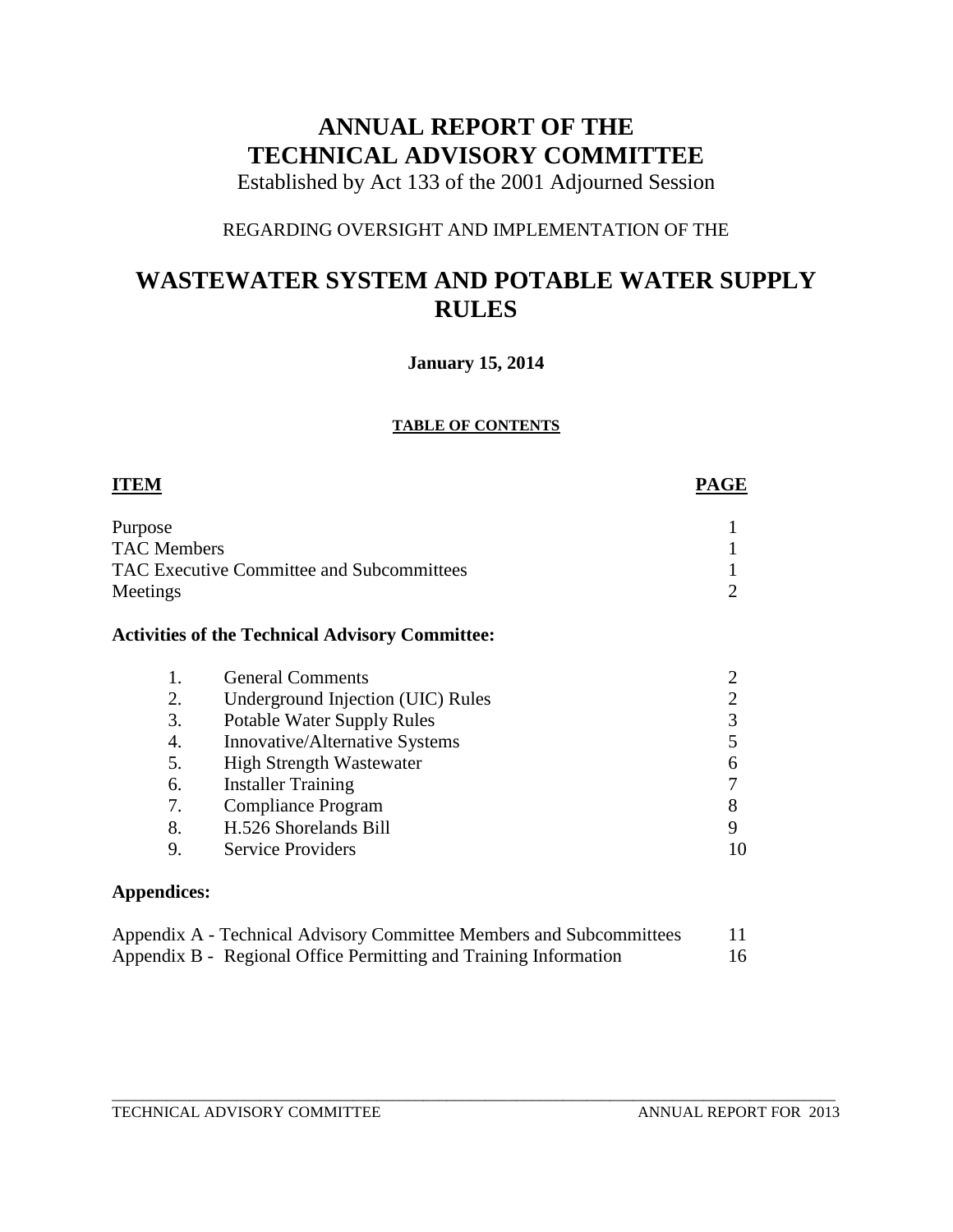# **Annual Report of the Technical Advisory Committee**

## **Purpose:**

The Technical Advisory Committee was created by Act 133 of the 2001 Adjourned Session of the Legislature and incorporated into the Vermont Statutes as Chapter 64, Section 1978(e )(2) which appears as:

*The secretary shall seek advice from a technical advisory committee in carrying out the mandate of this subdivision. The governor shall appoint the members of the committee and ensure that there is at least one representative of the following entities on the committee: professional engineers, site technicians, well drillers, hydrogeologists, town officials with jurisdiction over potable water supplies and wastewater systems, water quality specialists, technical staff of the agency of natural resources, and technical staff of the department of health. Administrative support for the advisory committee shall be provided by the secretary of the agency of natural resources.* 

Section 1978(e)(3) required the preparation and submission to the legislature of an annual report in several specific categories related to the adoption and revision of rules, approval of innovative alternative systems, and a summary of permits issued and denied during the year. The requirement to submit an annual report was eliminated by legislative action during the 2012 session; however the Technical Advisory Committee decided that a summary of their work should be prepared. This report is a summary of the work by the Technical Advisory Committee and the recommendations made by the Committee during 2013.

# **Technical Advisory Committee Members:**

Members of the Technical Advisory Committee are recommended by the Secretary of the Agency of Natural Resources and appointed by the Governor. The TAC added Gunner McCain as a new member during 2013. The full list of Technical Advisory Committee Members, and their contact information, is attached as Appendix A.

# **Executive Committee and Subcommittees:**

The TAC has an Executive Committee with three members and four alternates that are available to answer questions or provide testimony to the Agency or the Legislature. There were also 5 standing subcommittees during 2013. The list of Subcommittees and members is included in Appendix A. In addition special subcommittees were appointed to address a specific topic such as review of a particular advanced treatment system. The members of these subcommittees are included in the monthly minutes of the Technical Advisory Committee which are available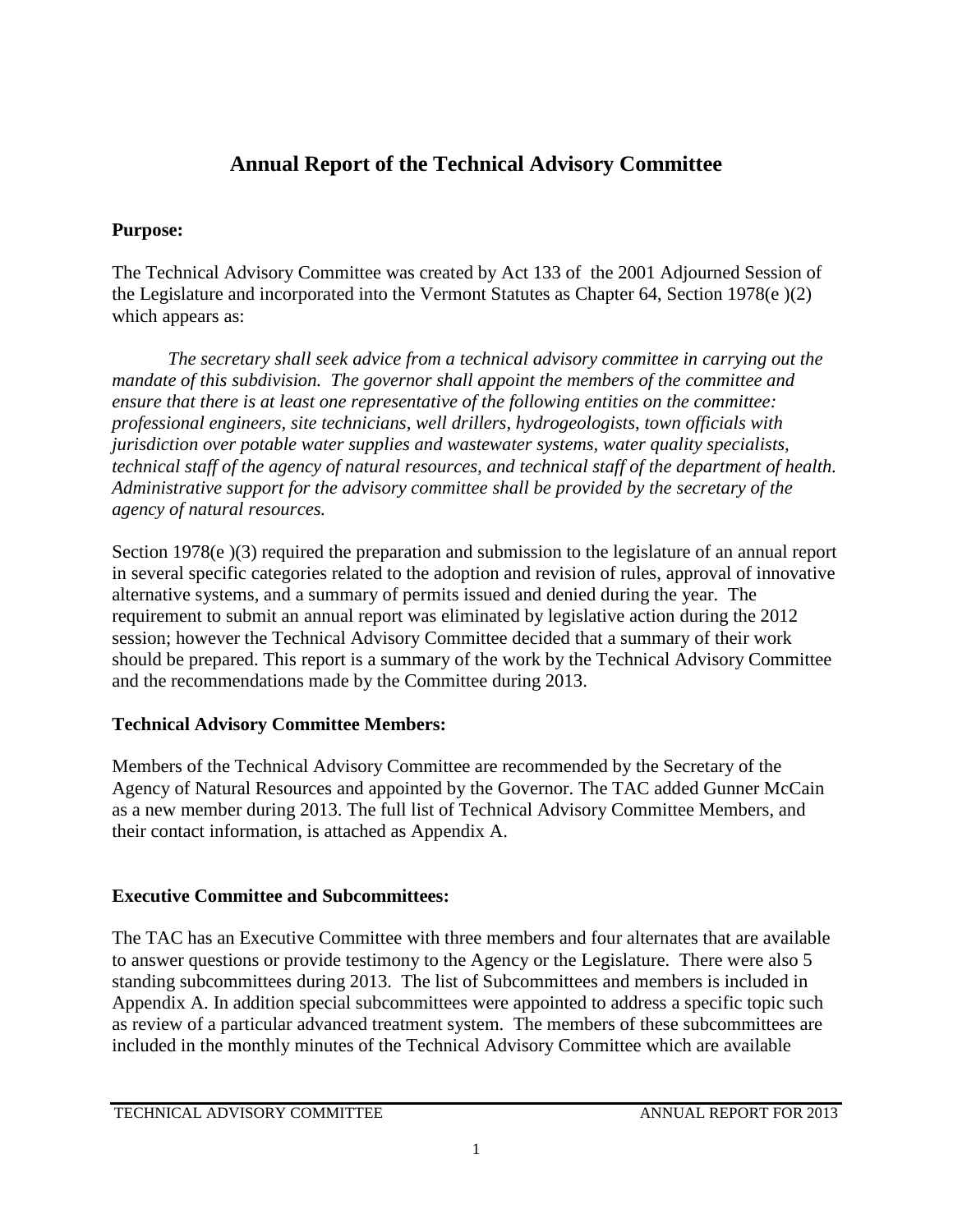online at<http://wastewater.vt.gov/wastewaterdisposaltac.htm> under the heading "Technical Advisory Committee."

# **Meetings:**

Twelve meetings were held by the TAC in 2013, on January 8, January 25, February 12, April 16, May 21, June 18, July 16, August 27, September 10, October 15, November 12, and December 11. A meeting scheduled for March  $19<sup>th</sup>$  was cancelled due to bad weather.

The meetings were held at the Department of Liquor Control Conference Room in Montpelier and at the Winooski Conference Room and the National Life Building in Montpelier. Meeting attendance ranged from 10 to 19 with an average attendance of 16 people.

The full minutes of each meeting are available on-line at <http://wastewater.vt.gov/wastewaterdisposaltac.htm> under the heading "Technical Advisory Committee."

# **Activities of the Technical Advisory Committee (TAC):**

- **1. General Comments:**The Technical Advisory Committee and the Department of Environmental Conservation (DEC) were both very active during 2013. The DEC worked on revisions to the Underground Injection Control (UIC) Rules, the Water Supply Rules, and the Wastewater System and Potable Water Supply Rules. Drafts of these rules have been reviewed at most of the TAC meetings during 2013 with many substantive comments that have been included in the ongoing revisions. DEC expects to move into the formal rulemaking process for each of these rule revisions during 2014.
- **2. Underground Injection Control (UIC) Rules:** The DEC and the TAC devoted an extensive amount of time to the UIC Rules during 2012 and continued to do so during 2013. The topic was discussed in detail at both of the January meetings and at the February, April, May, and September meetings. The existing UIC Rules and the supporting Vermont Statutes (10 V.S.A. §1263) are very broadly written and cover almost any situation where any material is placed into any hole in the ground, unless that activity is subject to another permit issued by the Agency of Natural Resources. Examples include drywells for filter backwash from household water treatment systems, small stormwater infiltration systems, water from gravel washing operations, and water from stone cutting and polishing operations.

The DEC proposes to create conditional exemptions for the majority of discharges that have been determined to present a low risk to the environment. The conditional exemptions operate by allowing discharges without a permit, when the discharges occur as described in the specific conditional exemption for that discharge. The specific conditional exempt may limit the amount of the discharge and/or prohibit discharge of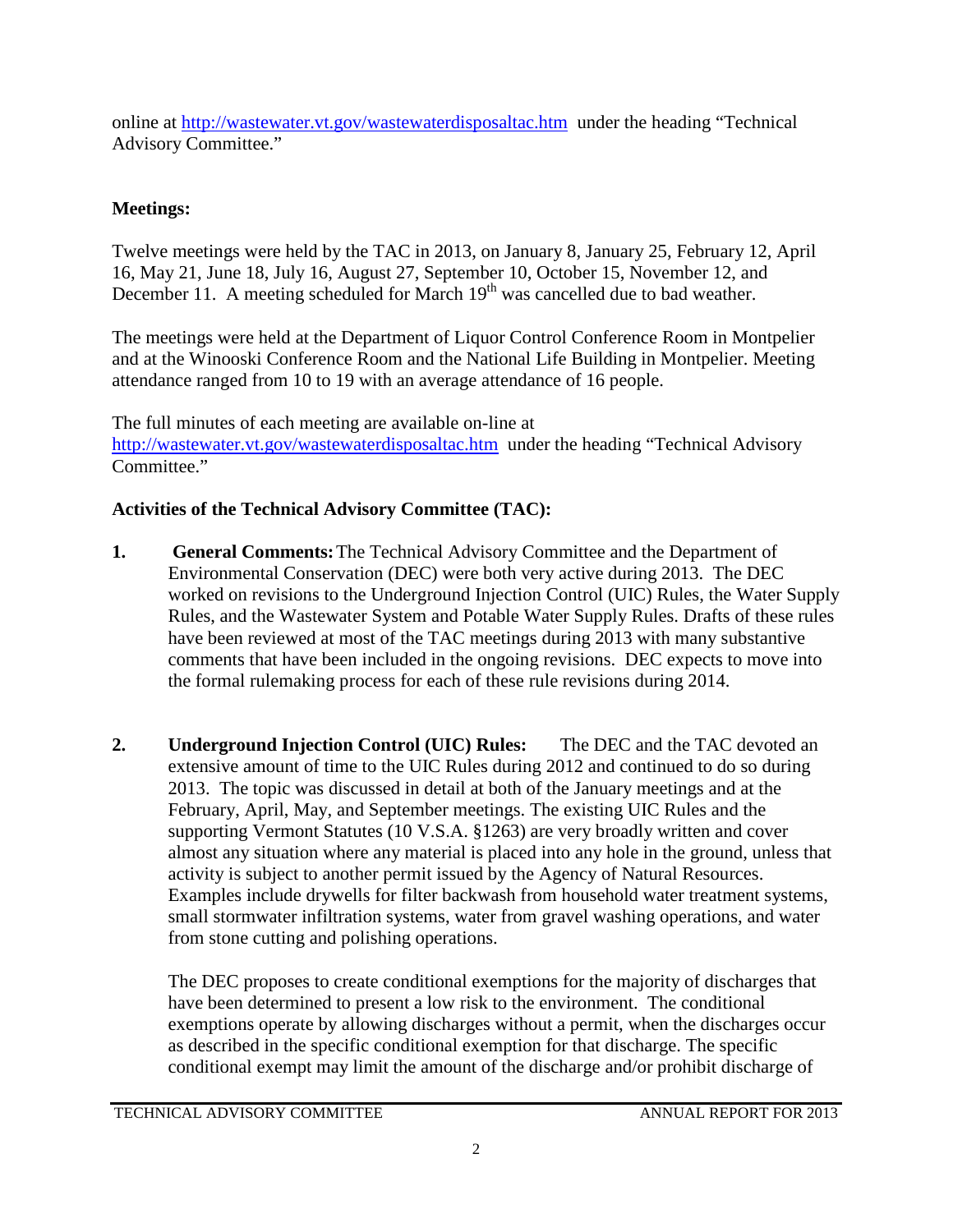any contaminants that could present more than a minimal risk. The rules also allow for the Secretary of the Agency of Natural Resources to, at any time when there is evidence that a problem may exist, review a particular operation and require that the discharge cease or become subject to a permit which would impose monitoring and operational requirements. The advantages of a conditional exemption are that the State of Vermont still retains control over what can be discharged into the ground without requiring a landowner to obtain an Underground Injection Control Permit. Strict application of the current UIC Rules would require hundreds or maybe thousands of permits each year that would be expensive to apply for and which by federal law must be renewed at least every five years. This proposed approach will result in the vast majority of injection wells operated in Vermont being subject to a conditional exemption. The TAC supports this approach.

The TAC does continue to have concerns about how the groundwater public trust statute will be implemented relative to the UIC Rules. The public trust concept is new for groundwater and the statutory language does not give detailed instruction on its application. The issue has been discussed at several meetings and there are concerns about getting this resolved as it is a necessary part of revising the UIC Rules. The Agency of Natural Resources is working with a special committee to look at the public trust issue as it applies to the many programs across the Agency. The Agency hopes to develop a single standard that can be applied to all programs, rather than embedding requirements in individual programs, so that as understanding of the law develops it will be automatically applied to all programs without requiring a rule revision process.

Several members of the TAC also expressed concerns about very broad access to private property the Agency proposes to give itself as described in section 11-303(c) of the August 26, 2013 draft. This section of the rules was only recently written and not discussed by the TAC until the September meeting where it was observed that this type of access usually requires either the landowner's permission or a court order.

## **3. Potable Water Supply Rules:**

## General Comments:

The DEC is proposing to update the Water Supply Rules in a way that allows for the requirements for Potable Water Systems to be a stand-alone section. This section would then be moved from the Water Supply Rules into the Wastewater System and Potable Water Supply Rules. This will allow all of the rules that are administered through the Regional Offices to be in one set of rules and hopefully a little more user friendly.

The TAC discussed the Water Supply Rules for potable water systems at the January, May, June, July, August, October, November, and December meetings. The review was comprehensive and included review of isolation distances, methods for reduction in separation between wells and sources of contamination, changes in well drilling methods,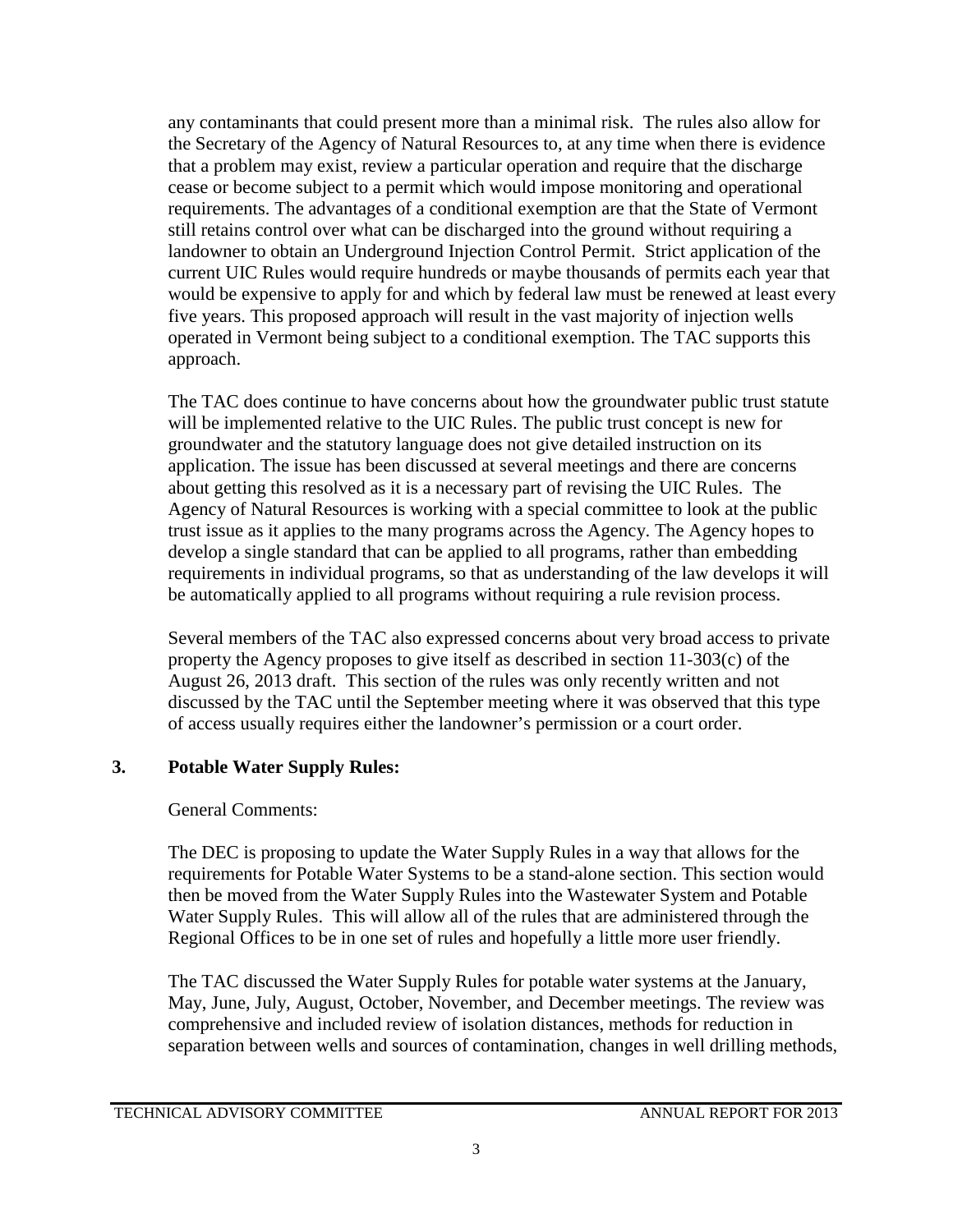and water treatment systems. The committee and DEC worked hard to ensure that each section of the rules is clearly stated, that the requirements in any guidance documents that have been adopted are included in the revised rules, and that the rules flow in a logical progression from site selection, to testing, to construction, and finally to operation.

There is a current statutory exemption (10 V.S.A. § 1974) from the Wastewater System and Potable Water Supply Rules for water treatment systems that are related to Potable Water Systems. The exemption is currently limited to systems that treat for hardness, secondary standards, bacteria or other pathogens, as well as radon, lead, and arsenic. The TAC supports expanding the exemption to include fluoride, manganese, radium, uranium, nitrate, and nitrite as these are all naturally occurring contaminants found in Vermont which may exceed drinking water standards or recommendations. If the drinking water is not treated, all of the contaminants will be discharged back into the ground through the household waste water disposal system. If the groundwater is treated, some of the contaminants will be returned to the ground as part of the water treatment system filter backwash. The TAC believes that the risk of returning these naturally occurring contaminants to the ground presents a low risk to public health and the environment. Considering the significant health benefits associated with treating the water for these contaminants, the TAC supports an expanded exemption in the Water Supply Rules as well as a conditional exemption for the disposal system in the UIC Rules.

The TAC also discussed well grouting issues. A majority of the TAC does not support a requirement that all wells be grouted in the sense that cement or bentonite must be placed around the outside of the well casing to prevent water movement up or down the outside of the casing. Down-well camera views of existing Vermont wells find that the standard drilling methods with a drive shoe at the base of the casing seated into competent bedrock and the filling of any void space around the casing with the drill cuttings routinely provides a good seal against unwanted flow of groundwater into the well bore. Certain site specific situations involving a reduction in isolation distance or presence of groundwater contamination would still require grouting of the well bore.

The TAC discussed regulation of naturally overflowing wells. A significant percentage of wells drilled in Vermont overflow the top of the well casing. In most cases the overflow is a small flow of less than a few gallons per minute and in some cases the overflow is only seasonal. In a few cases the overflow is large, 100 gallons per minute or more. This amount of overflow can cause erosion and flooding problems for the owner and/or neighbors. The TAC also discussed the question of groundwater depletion from overflowing wells. It is possible for all overflowing wells to be controlled to eliminate any overflow; however, the cost of doing so depends on many geologic factors as well as how the initial well drilling is done. There are well construction methods that when applied at the start of the drilling process can make the process of restricting the well easier and less costly but these methods are more expensive to begin with. After considerable discussion the TAC recommends: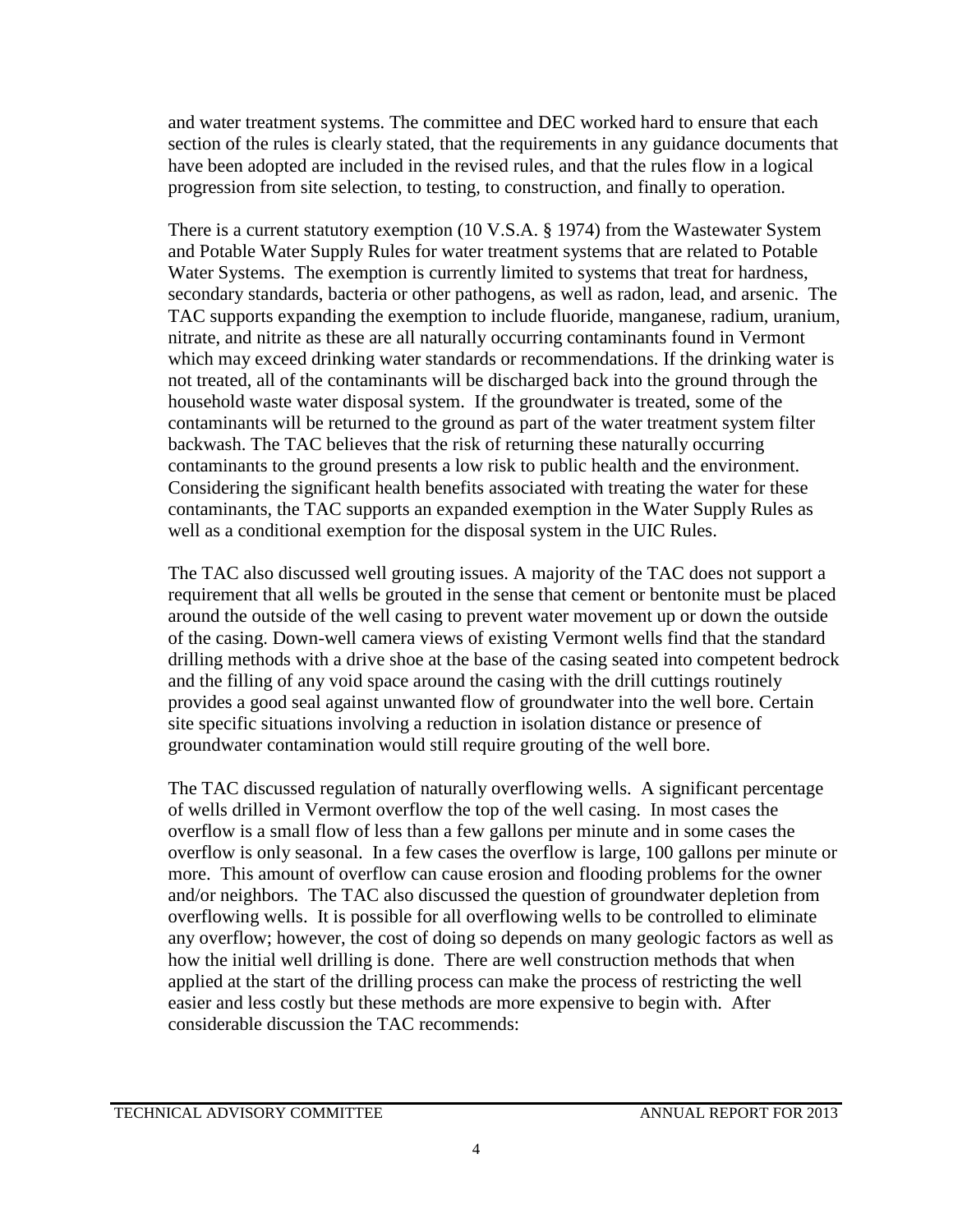- A. that wells should be controlled to prevent discharges of more than 10 gallons per minute, and
- B. because the decision to apply special well drilling methods to enable control of the overflow is very site specific it should be left to the well driller and the well owner to decide. The well driller should inform the well owner about their responsibility to control the well flow and the options and the associated costs they have prior to commencing drilling.

There is a public trust question related to overflowing wells. Depending on how the question is answered, there may be other regulations that allow more or less, or possibly no, overflow from drilled wells.

The TAC continued the discussion from last year of when it might be acceptable to reduce the prescriptive isolation distances between wells and sources of contamination, particularly between wells and leachfields. It was decided that when there is a soil layer with slow vertical permeability, with a thickness of at least 8' that extends over the full distance between the well and the leachfield, the isolation distance may be reduced to a minimum of 75' for a new source. In addition to situations where the existence of the slowly permeable soil layer can be determined by digging test pits, the TAC also supports this isolation reduction when a well is drilled through a slowly permeable soil layer that is at least 8' thick and the water level in the well under pumping conditions is at least 8' above the boundary between the source aquifer and the bottom of the slowly permeable soil layer. The TAC recommended that the wells for each situation be grouted.

## **4. Innovative/Alternative Systems:**

The TAC discussed I/A issues at eight of the twelve meetings and covered the following topics:

A. The DEC provided updates of ongoing application reviews for both advanced treatment systems and dispersal technologies. A TAC subcommittee was formed to review four advanced treatment systems (Delta Ecopod, Anua Platinum, Jet Inc., and Bluewater ATU). The subcommittee recommended that DEC approve the Jet system and identified issues that DEC included in their review letters for the other systems. Another TAC subcommittee reviewed the Anua Puraflo system that would discharge to a stone bed while a third subcommittee reviewed the Oakson Inc. system that would discharge septic tank effluent to their proprietary drip dispersal system. Reviews are continuing for these systems. The Cromaglass and the Aquapoint-Bioclere renewal requests have been approved. Two new versions of the Orenco Advantex System (AX-100 and AX-max) have also been approved.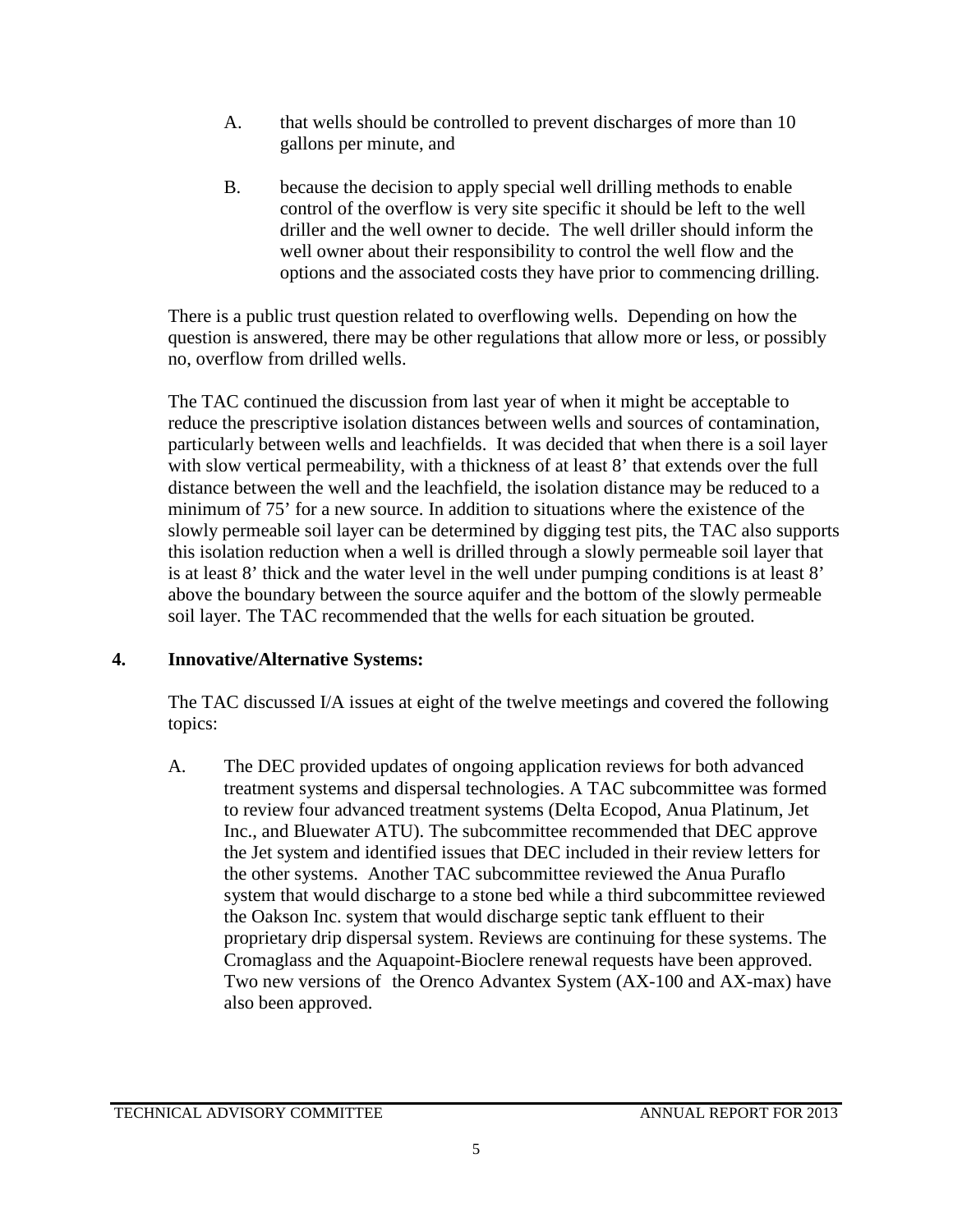In addition, the DEC received three applications in the experimental category. The first is for an evapo-transpiration (E-T) bed to serve some remote cabins at the Mount Ascutney State Park. The second is from an individual homeowner proposing a different type of gray water system. The third is the use of a Moving Bed Biological Reactor (MBBR) for use at a livestock slaughterhouse.

The DEC is also reviewing the Presby Simple Septic and the Eljen Matis alternative dispersal systems.

A full list of system approvals and renewals is available at:

<http://wastewater.vt.gov/wastewaterdisinnovativelist.htm>

B. The TAC discussed issues related to energy use which varies greatly among systems. There was strong support for including energy use in the review process and for providing more information about energy use in the product approval to better inform designers and homeowners.

The TAC also discussed the potential use of I/A systems to renovate failed systems and/or to extend the life of marginal systems. The TAC believes that there should be some minimum standards, such as isolation to groundwater and wells, and that the systems should be permitted prior to installation. This topic will be pursued in the coming year. Associated with this discussion are questions about systems that inject chemicals and/or bacteria into the waste stream. These need to be evaluated prior to any approval for use in Vermont.

There were also general discussions about improving the process for review, approval, and ongoing monitoring of systems within the three categories (general use, pilot, experimental) of Innovative Alternative Systems.

# **5. High Strength Wastewater:**

The TAC started discussing the issue of high strength wastewater in 2012 and continued with the issue this year. The committee found that in addition to wastewaters that are high in biological oxygen demand (BOD) and total suspended solids (TSS) there are other factors that cause premature failures of wastewater disposal systems. When food wastes are involved fats, oils, and grease (FOG) are often at high levels. This is a problem of both quantity and type. Some forms of FOG are successfully removed using a grease trap approach; others pass through a grease trap and flow to the leachfield and cause its failure. Convenience stores and coffee shops have emerged as a concern because they dump large quantities of unsold coffee which has very high BOD and the associated milk/cream that is high in FOG. In addition, there are cleaning products, such as quaternary ammonia, which is an excellent cleaning and disinfection product, that also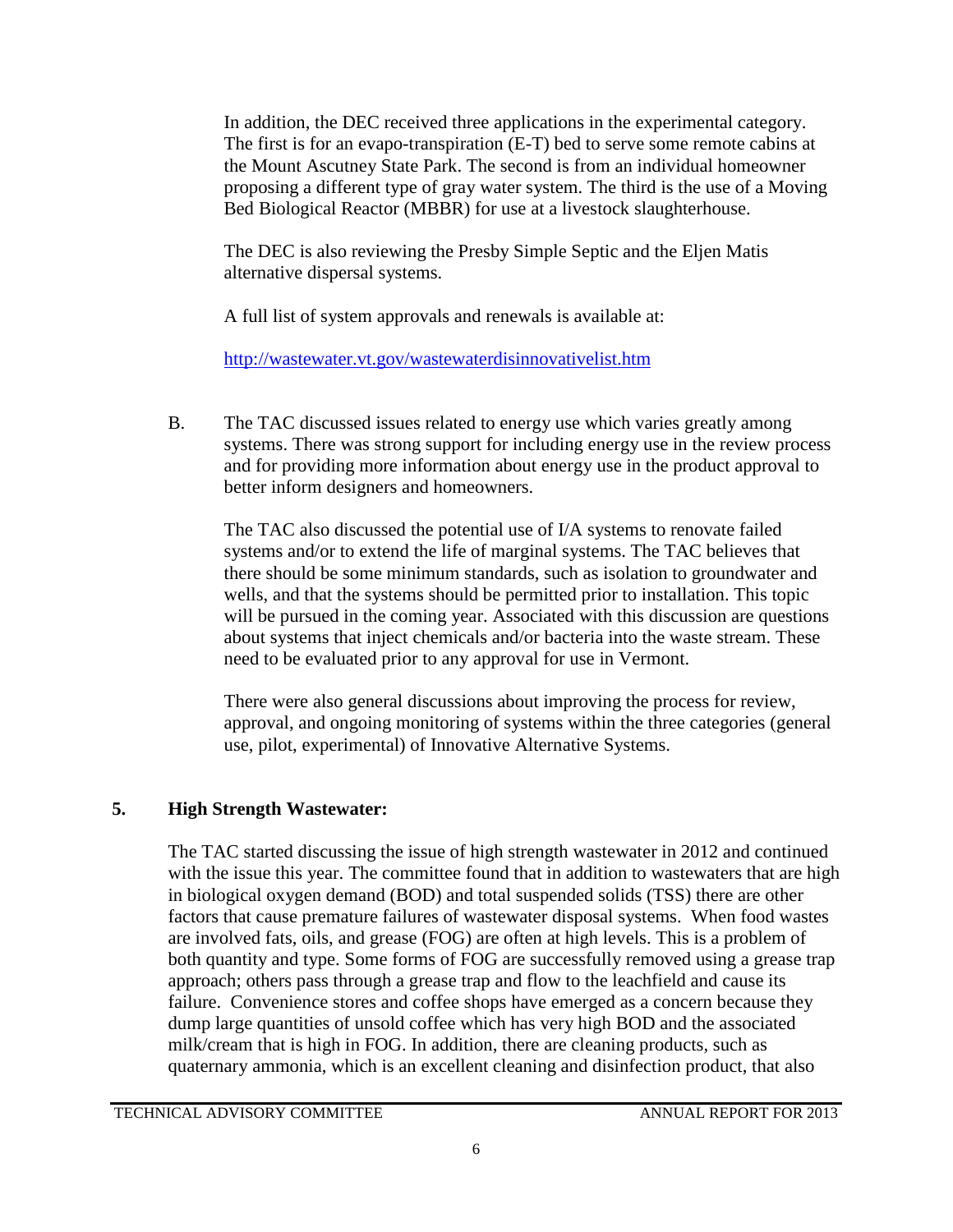kills the biologic activity in septic tanks and advanced treatment systems. As the committee reviewed the literature, they determined that it would be more accurate to describe the issue as problematic wastewaters rather than simply high strength wastewaters.

The committee was concerned that the current Wastewater System and Potable Water Supply Rules do not routinely require a determination if problematic wastewater is present and, if present, do not specifically require modifications to the treatment and disposal system except for operations with food preparation. A subcommittee was appointed to consider the issues and to make recommendations for possible rule revisions. However, when the committee considered the issue in detail, it became clear that it would be extremely difficult to write a rule that would identify every situation where a problematic wastewater would be found or to set standards for how to treat the wastewater. The subcommittee concluded that it would be more effective to create an informational package that would remind designers and users to examine their individual project for potentially problematic wastewaters and to design an appropriate treatment system. Some Committee members support additional requirements in the Rules as well. The DEC has worked on developing this informational package in consultation with the TAC and the results will be published soon. The DEC also co-sponsored a training workshop on "Identifying and Analyzing High Strength Wastewater" presented by two trainers from the New England Onsite Wastewater Training Center at the University of Rhode Island and administered by the Vermont Technical College. The DEC is also looking at the I/A approvals and working on some approval conditions for this equipment.

#### **6. Installer Training:**

The DEC reported that an installer training program is being developed. Meetings were held in four locations around the state with 22 installers, 6 product vendors, 2 installers, and Regional Office staff in attendance. There is wide support for a training program with a recommendation from those attending the meetings that there be at least two categories; one for passive systems that do not require routine inspections and one for the advanced treatment systems that do require at least an annual inspection. The DEC is proposing this as a voluntary certification program, however there is quite a bit of support among installers for making this mandatory. The installers do not support an education or previous experience requirement in order to obtain certification but do support an examination. The TAC supports the development of an installer training program as a way to educate installers about the increasingly complex mechanical and electronic systems associated with wastewater treatment and disposal systems. The training sessions would also allow for education about siting issues such as erosion control, wetlands, stream corridors, and shorelands.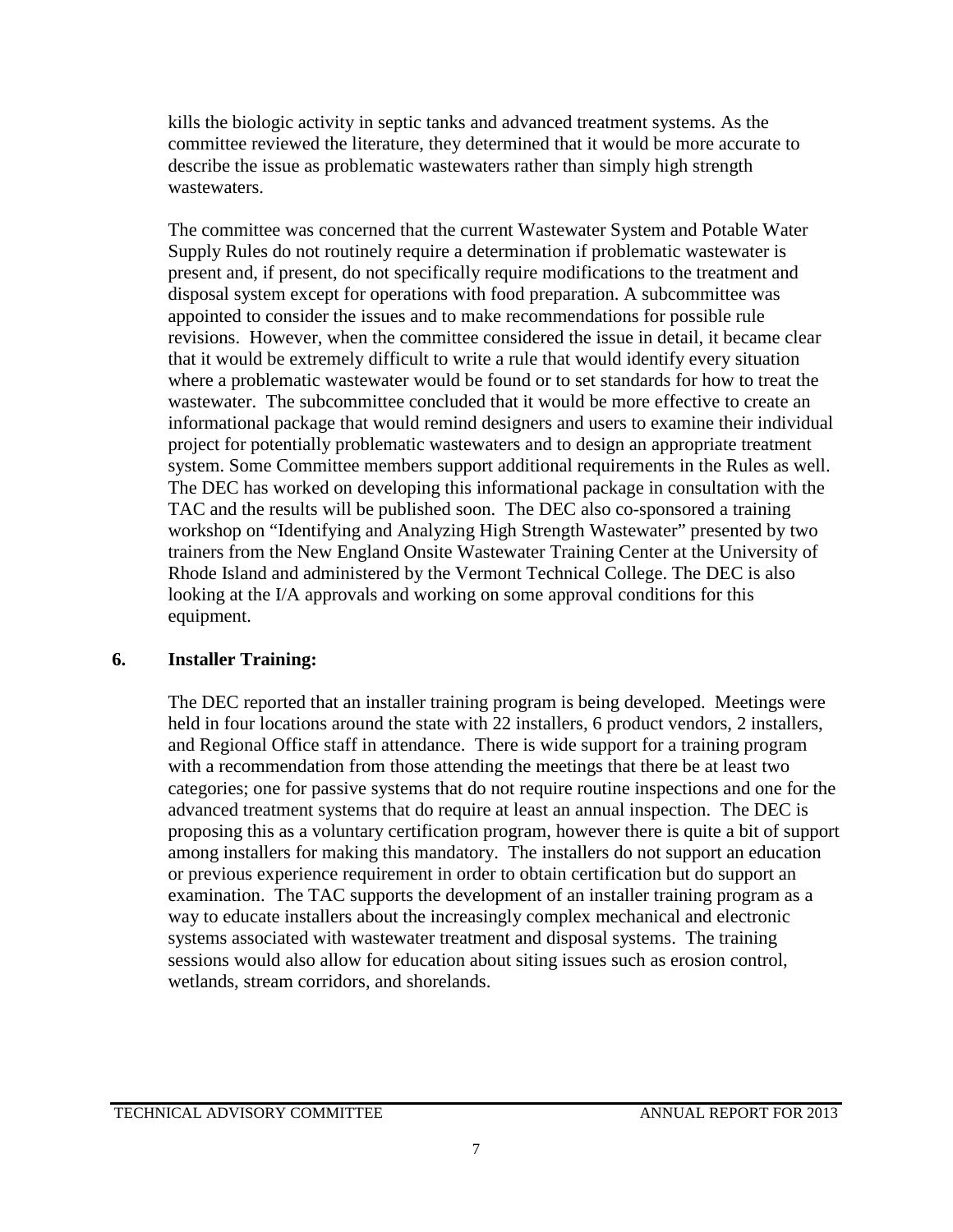### **7. Compliance Program:**

The DEC started to focus on tracking compliance with permit conditions, particularly related to installation and maintenance reports. A position was created that will work 60% of the time on Regional Office permits and 40% of the time on Water Supply permits.

The Regional Office staff and Licensed Designers were consulted about the obstacles to ensuring that the required inspections are done and that the information is available for use by the staff and the public. The main problem that was identified is the electronic data base. There are separate systems for each Regional Office and the information from the five systems must be manually collated for system wide analysis. The DEC determined that creating a unified data base is a priority. The DEC initially attempted to find out-of-the-box software or a private sector contractor to write the software. The costs and lack of assurance that the software would be maintained and could be modified as needed in the future led to a conclusion that the project should be done by DEC staff and a person has been assigned to this project. The DEC will also create a standard method of data entry that will be used by all of the Regional Offices so that data extracted from the new data base will be consistent across the Regional Office programs. The new system will also increase the amount of data that can flow from electronically filed permit applications directly into the data base. This will save time for the Regional Office Staff and eliminate errors associated with keyboarding data into the data base. The Regional Office staff are reviewing the application form with an eye to reducing the amount of information required, which will reduce the burden on Licensed Designers and applicants. Simplification of the form may also increase the electronic filing of applications which is an ongoing goal for the Regional Office programs.

The new system will be able to create lists of permits with inspection requirements and flag those that are missing information. The projects that are flagged can then be checked to see if they have been constructed, in which case the DEC will contact the landowner and work with them to complete any missing installation or maintenance reports. The system will also be able to collect information about the problems listed in maintenance reports so that problems that are common to a particular product or type of system can be identified and corrective action taken. DEC uses a voluntary compliance approach and therefore any financial penalties would be rare and only when a person refuses to take corrective action or is a repeat offender.

The best estimate is that about 3,500 systems using Innovative/Alternative technologies were approved for construction since 2002 when the Wastewater System and Potable Water Supply Rules were amended to include these technologies. It is not known how many were actually constructed.

The DEC also decided to allow ongoing maintenance inspections to be performed by service providers without requiring that the service providers also be Licensed Designers or to work under the supervision of a Licensed Designer. This change will increase the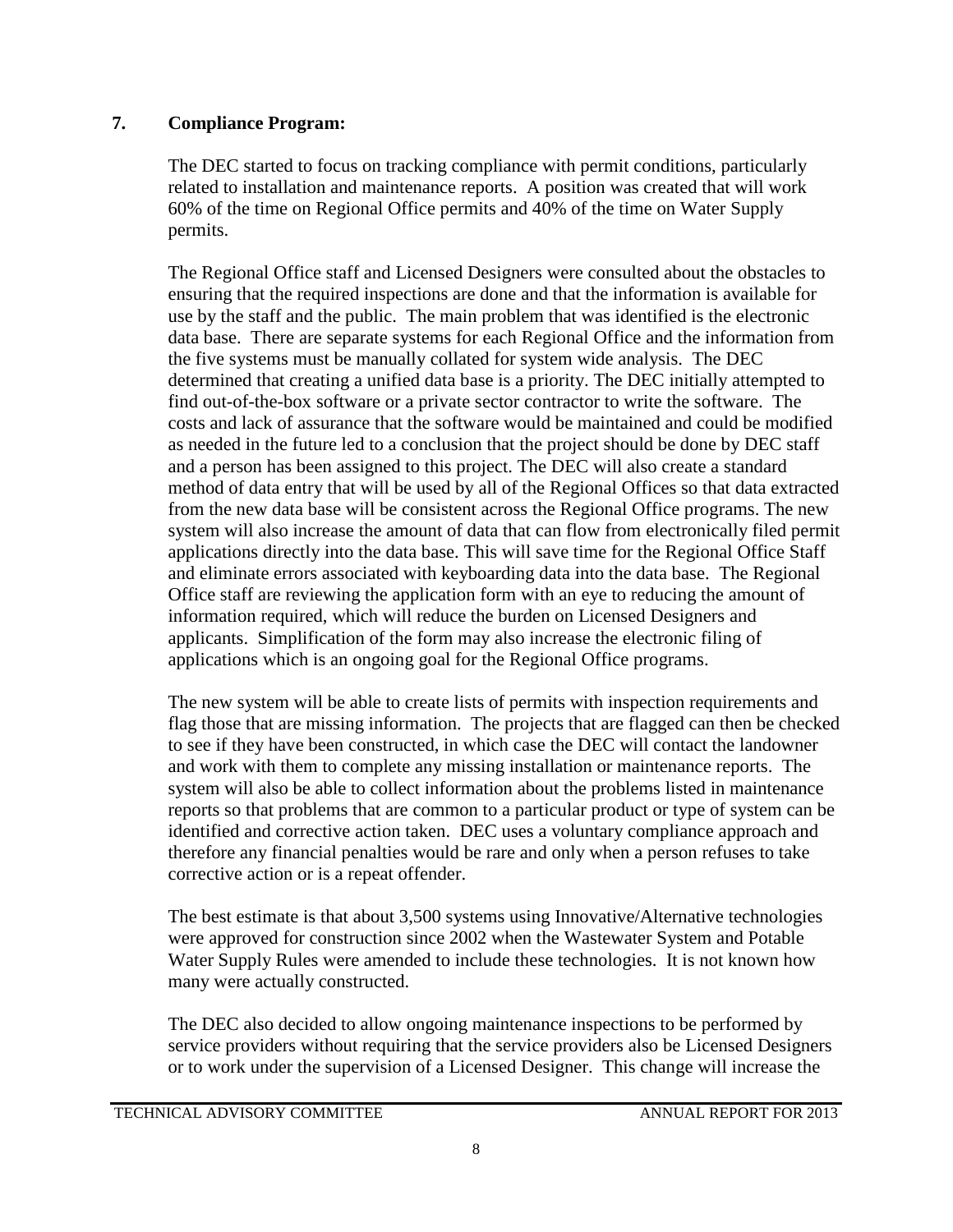number of people who are allowed to do the required inspections and is expected to improve compliance with the permit conditions. This change will also save costs for the landowners with I/A systems because they will not need to pay both the service provider and the licensed designer to inspect the same system.

The TAC is supportive of these changes. The TAC also supports any possible reduction of inspection requirements. One specific area is the current requirement that any system approved using the Performance Based Approach in the Wastewater System and Potable Water Supply Rules be inspected annually for at least 3 years after installation. This requirement has been in effect since the new design approach was added to the rules in 2002. The TAC believes that the track record of the last 11 years demonstrates that the Performance Based Approach is sound and does not result in an increased number of failed systems. Removing this requirement would save landowners the cost of the inspection and not result in permit violations/title defects for those who fail to do the inspections.

# **8. H.526 Shorelands Bill:**

This bill would require the Agency of Natural Resources (ANR) to adopt by January 1, 2015 rules establishing shoreland protection standards for areas - known as protected shoreland areas - within 250 feet of the mean water level of a lake.

DEC staff met with the TAC to discuss portions of the bill,  $\S 1446$  and  $\S 1447$ , that would affect the construction of new and replacement water and wastewater systems within the protected shoreland areas. While §1446 exempts water and wastewater systems permitted under the Wastewater System and Potable Water Supply Rules, §1447 then goes on to require that each application for a water or wastewater system located within the protected shoreland area be subject to a consultation with the Lakes and Ponds program on how to reduce any environmental impact on the shoreland area. The bill also allows for the consultation process to be formalized in a guidance document or internal Agency procedure.

TAC members expressed concerns about the delays that might be associated with this process. The committee commented that the Lakes and Ponds programs are already carrying a heavy load with some wetland determinations and permitting decisions taking up to 100 days. This could be a major issue for replacement of system failures that occur in the fall when weather conditions could preclude construction work until the following year.

TAC members also discussed the proposed guidance materials. These materials need to be clear and comprehensive so that landowners and Licensed Designers understand the requirements. In particular, there will be a need to balance the cost of construction with the goal of achieving a particular level of protection. One example that was discussed was a situation where a 100' setback to the lake is desirable and the cost of moving from 88' to the lake back to 100' from the lake adds \$20,000 to the construction cost.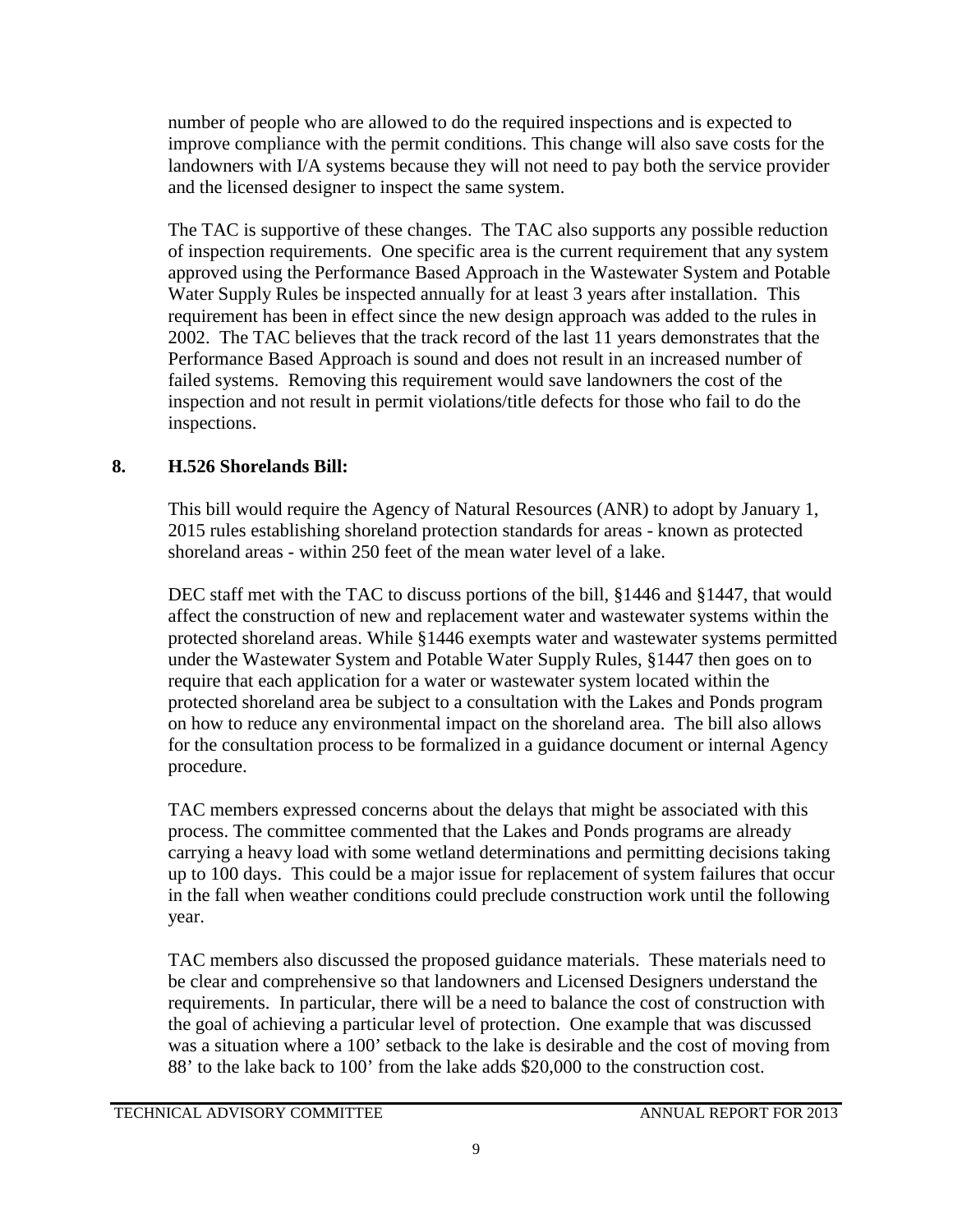DEC staff said that the bill would not make any lots unbuildable but might restrict the location where construction could occur and size of the footprint of the development.

TAC expressed an interest in being involved in the development of this bill. DEC staff suggested waiting until after the bill is passed when TAC would be consulted during the development of the general permit. TAC members suggested that this would be too late in the process as the bill would have already defined the parameters of the general permit.

#### **9. Service Providers:**

The DEC started an outreach program to service providers, people who do operational inspections and maintenance work on wastewater systems. This work is particularly important for advanced treatment systems that often depend on pumps, electronic controls, and controlled biologic activity in order to operate in compliance with the Wastewater System and Potable Water Supply Rules and associated permit conditions. The DEC proposes a larger role for service providers by eliminating the requirement that annual operating inspections of advanced treatment systems be done by Licensed Designers. The TAC discussed this issue and agrees that service providers, because they specialize in oversight and operation of systems, should be well qualified to complete the annual inspection requirements.

The DEC invited all of the service providers to a meeting and most attended. The group discussed ways to standardize the reporting process with a cover sheet that would be submitted with all inspection reports. This cover sheet would flag both individual systems that are not in compliance with their permits and ongoing problems with a particular brand or type of system. Those in attendance said they would support having at least an annual meeting to share information and to improve the inspection process. Service providers will play an important role in helping improve the installation processes for new advanced treatment systems and with compliance issues.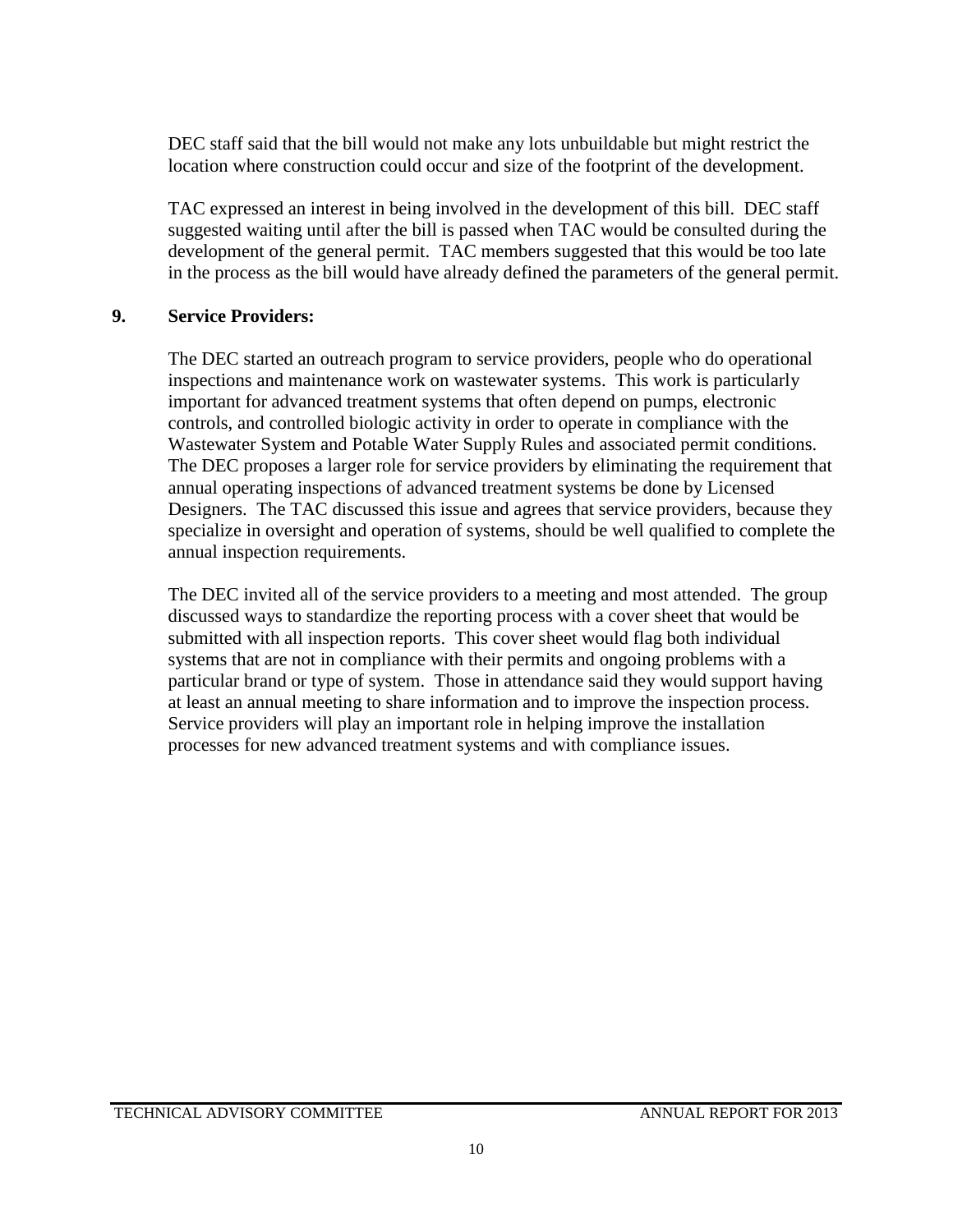#### **APPENDIX A**

#### **Technical Advisory Committee Members as of December 1, 2013**

Mark Bannon, P.E., Licensed Designer, AICP Bannon Engineering P.O. Box 171 Randolph, VT 05060 802-728-6500 [mark@bannonengineering.com](mailto:mark@bannonengineering.com)

John Beauchamp, Water Treatment Specialist Vermont Water Treatment Company 980 Colby Hill Lincoln, VT 05443 802-453-4756 [john@vermontwater.com](mailto:john@vermontwater.com)

Peter Boemig, P.E. Licensed Designer SVE Associates P.O. Box 1818 439 West River Road Brattleboro, VT 05302 802-257-0561 [pboemig@sveassoc.com](mailto:pboemig@sveassoc.com)

Gail Center P.E., Vermont Department of Health Technical Staff Senior Environmental Health Engineer Division of Health Surveillance Vermont Department of Health P.O. Box 70 108 Cherry Street Burlington, VT 05402-0070 802-863-7233 [gcenter@vdh.state.vt.us](mailto:gcenter@vdh.state.vt.us)

Claude Chevalier, Licensed Well Driller Chevalier Drilling Company, Inc. P.O. Box 164 Highgate Springs, VT 05460 802-868-7709 [chevalierdrilling@comcast.net](mailto:chevalierdrilling@comcast.net)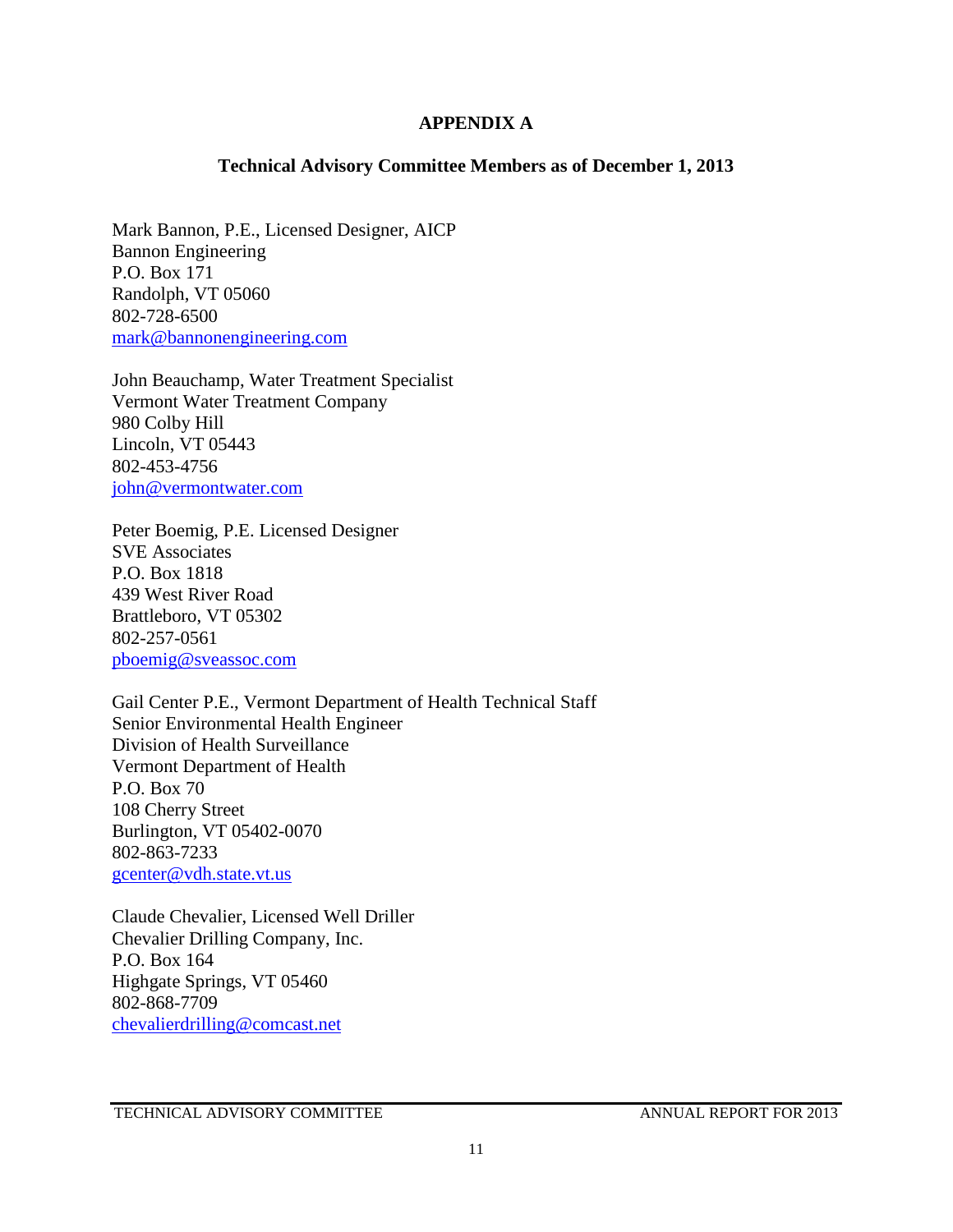Ernie Christianson, Regional Office Programs Manager Department of Environmental Conservation Drinking Water and Groundwater Protection Division One National Life Drive, Main 2 Montpelier, VT 05620-3521 802-585-4884 [ernest.christianson@state.vt.us](mailto:ernest.christianson@state.vt.us)

Mary Clark, Environmental Analyst Department of Environmental Conservation Drinking Water and Groundwater Protection Division One National Life Drive, Main 2 Montpelier, VT 05620-3521 802-585-4890 [mary.clark@state.vt.us](mailto:mary.clark@state.vt.us)

Kim Greenwood, CPESC Water Program Director Vermont Natural Resources Council 9 Bailey Avenue Montpelier, VT 05602 802-223-2328 ext. 119 [kgreenwood@vnrc.org](mailto:kgreenwood@vnrc.org)

Spencer Harris, Licensed Designer Vermont Contours, Inc. P.O. Box 384 Bristol, VT 05443 802-453-2351 [spencerk@accessvt.com](mailto:spencerk@accessvt.com)

Craig Heindel, CPG Senior Hydrogeologist Waite-Heindel Environmental Management 7 Kilbourn St., Suite 301 Burlington, VT 05401 802-658-0820 ext. 102 [cheindel@gmavt.net](mailto:cheindel@gmavt.net)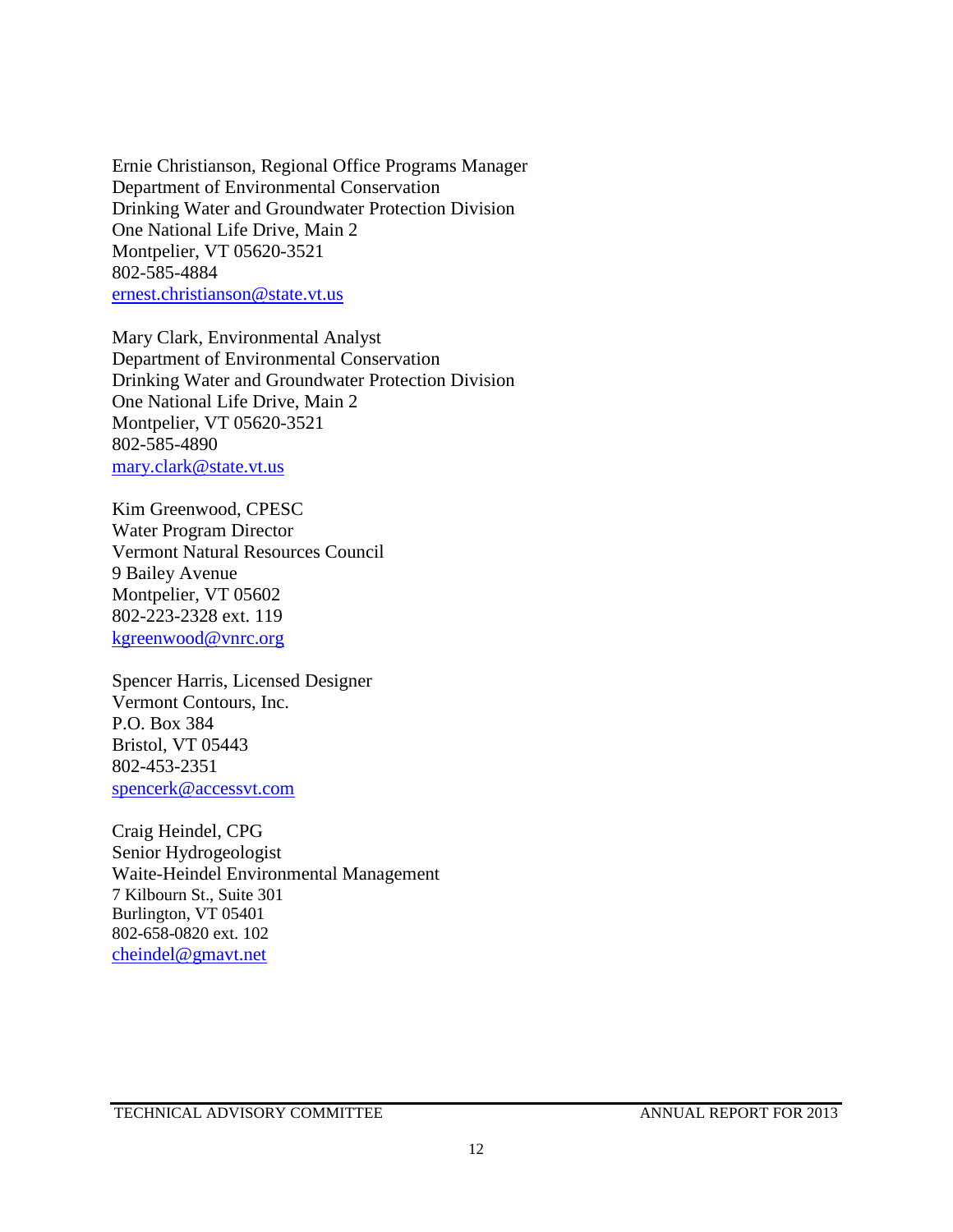Gunner McCain, Licensed Designer, CPEES, CESSWI McCain Consulting, Inc. 93 South Main Street, Suite 1 Waterbury, VT 05676 802-244-5093 [gmccain@mccainconsulting.com](mailto:gmccain@mccainconsulting.com)

Cynthia Parks, P.E., Underground Injection Control Program Drinking Water and Groundwater Protection Division Department of Environmental Conservation One National Life Drive, Main 2 Montpelier, VT 05620-3521 802-585-4913 [cynthia.parks@state.vt.us](mailto:cynthia.parks@state.vt.us)

Rodney Pingree, Section Chief Drinking Water and Groundwater Protection Division Department of Environmental Conservation One National Life Drive, Main 2 Montpelier, VT 05620-3521 802-585-4912 [rodney.pingree@state.vt.us](mailto:rodney.pingree@state.vt.us)

Stephen Revell, CPG Lincoln Applied Geology, Inc. 163 Revell Road Lincoln, VT 05443 802-453-2351 [srevell@lagvt.com](mailto:srevell@lagvt.com)

Scott Stewart, Hydrogeologist Drinking Water and Groundwater Protection Division Department of Environmental Conservation One National Life Drive, Main 2 Montpelier, VT 05620-3521 802-585-4910 [scott.stewart@state.vt.us](mailto:scott.stewart@state.vt.us)

Denise Johnson-Terk, Licensed Designer, Town Official P.O. Box 55 Colchester, VT 05446 802-264-5601 [dterk@colchestervt.gov](mailto:dterk@colchestervt.gov)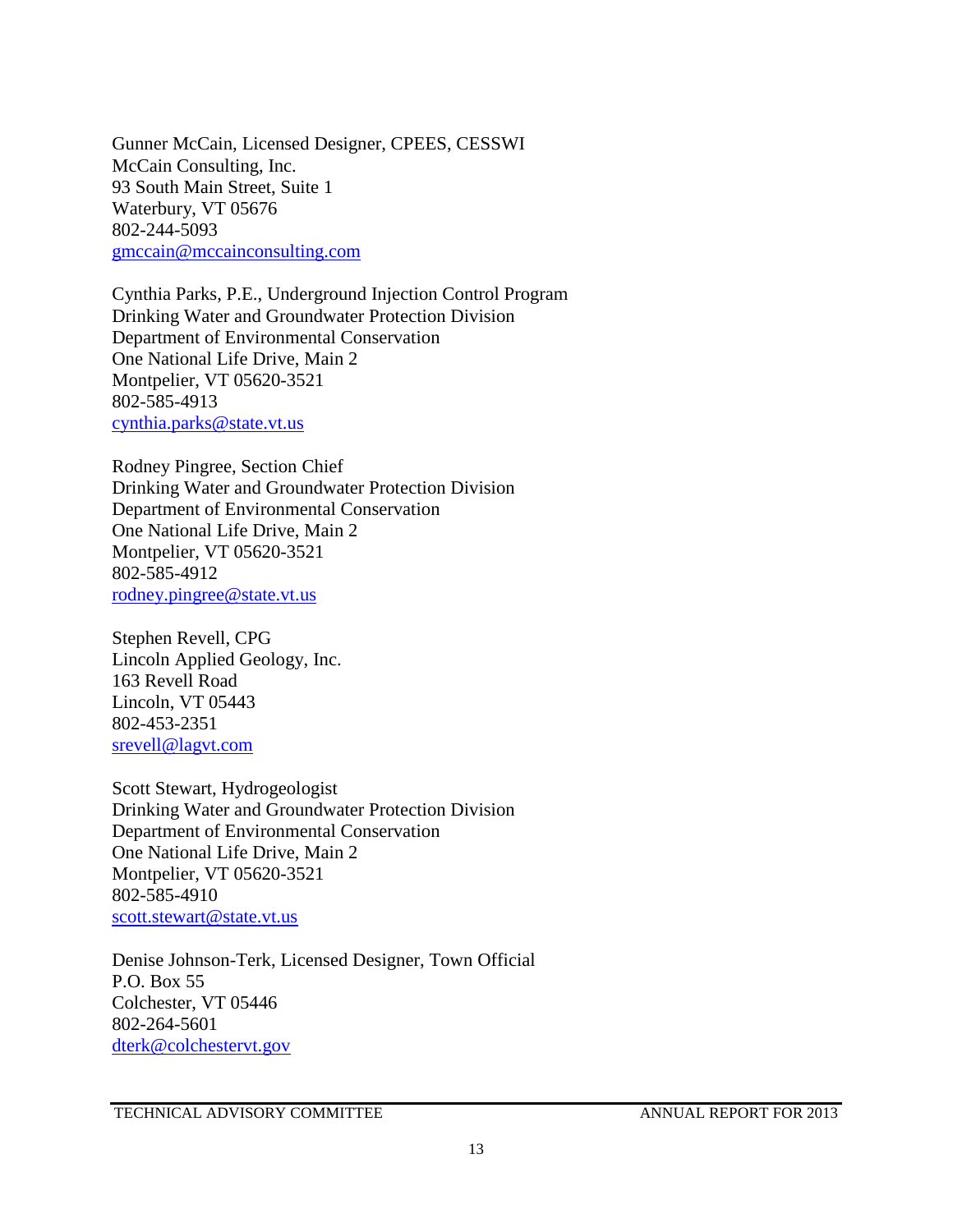Christine Thompson, Director Drinking Water and Groundwater Protection Division Department of Environmental Conservation One National Life Drive, Main 2 Montpelier, VT 05620-3521 802-505-1144 [christine.thompson@state.vt.us](mailto:christine.thompson@state.vt.us)

Roger Thompson, Licensed Designer 720 Vermont Route 12 Hartland, VT 05048 802-457-3898 [roger1.1@comcast.net](mailto:roger1.1@comcast.net)

Justin Willis, Licensed Designer Willis Design Associates, Inc. P.O. Box 1001 Jericho, VT 05465-1001 802-858-9228 [willisdesignvt@comcast.net](mailto:willisdesignvt@comcast.net)

Anne Whiteley, Esq., Senior Counsel Department of Environmental Conservation One National Life Drive, Main 2 Montpelier, VT 05620-3521 802-585-4886 [anne.whiteley@state.vt.us](mailto:anne.whiteley@state.vt.us)

Bill Zabiloski, Assistant Regional Engineer, Licensed Designer Drinking Water and Groundwater Protection Division Department of Environmental Conservation 111 West Street Essex Junction, VT 05452 802-879-5672 [bill.zabiloski@state.vt.us](mailto:bill.zabiloski@state.vt.us)

#### **Executive Committee**

Steve Revell, Ernest Christianson, Roger Thompson

Alternates – Chris Thompson, Spencer Harris, Claude Chevalier, Craig Heindel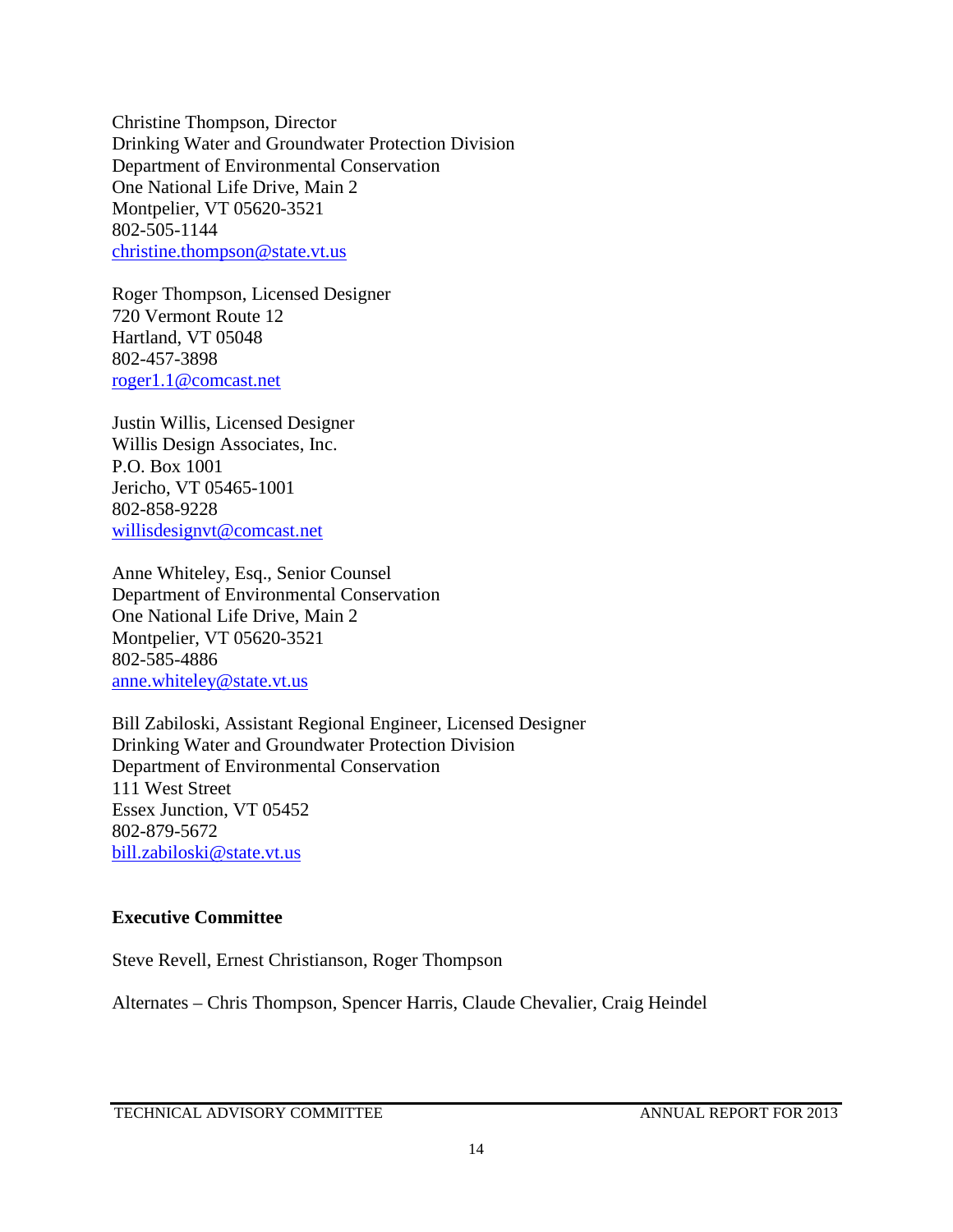### **Subcommittees:**

### **Hydrogeology**

Craig Heindel, Bill Zabiloski, Mark Bannon, Scott Stewart, Steve Revell, Mary Clark, Roger Thompson, Peter Boemig, Ernie Christianson, Spencer Harris

### **UIC Rules**

Craig Heindel, Steve Revell, Roger Thompson, Ernie Christianson, Scott Stewart, Rodney Pingree, Kim Greenwood, Cindy Parks, John Beauchamp, Gail Center

#### **Wastewater Strength**

Mary Clark, Cindy Parks, Peter Boemig, Bill Zabiloski, Roger Thompson, John Akielaszek,

### **Bottomless Sand Filters**

Peter Boemig, Mark Bannon, Cindy Parks, Mary Clark, Denise Johnson-Terk, Craig Heindel, Ernie Christianson

### **Seasonal High Water Table Monitoring**

Craig Heindel, Steve Revell, Roger Thompson, Ernie Christianson, Bill Zabiloski, Dan Wilcox, Mary Clark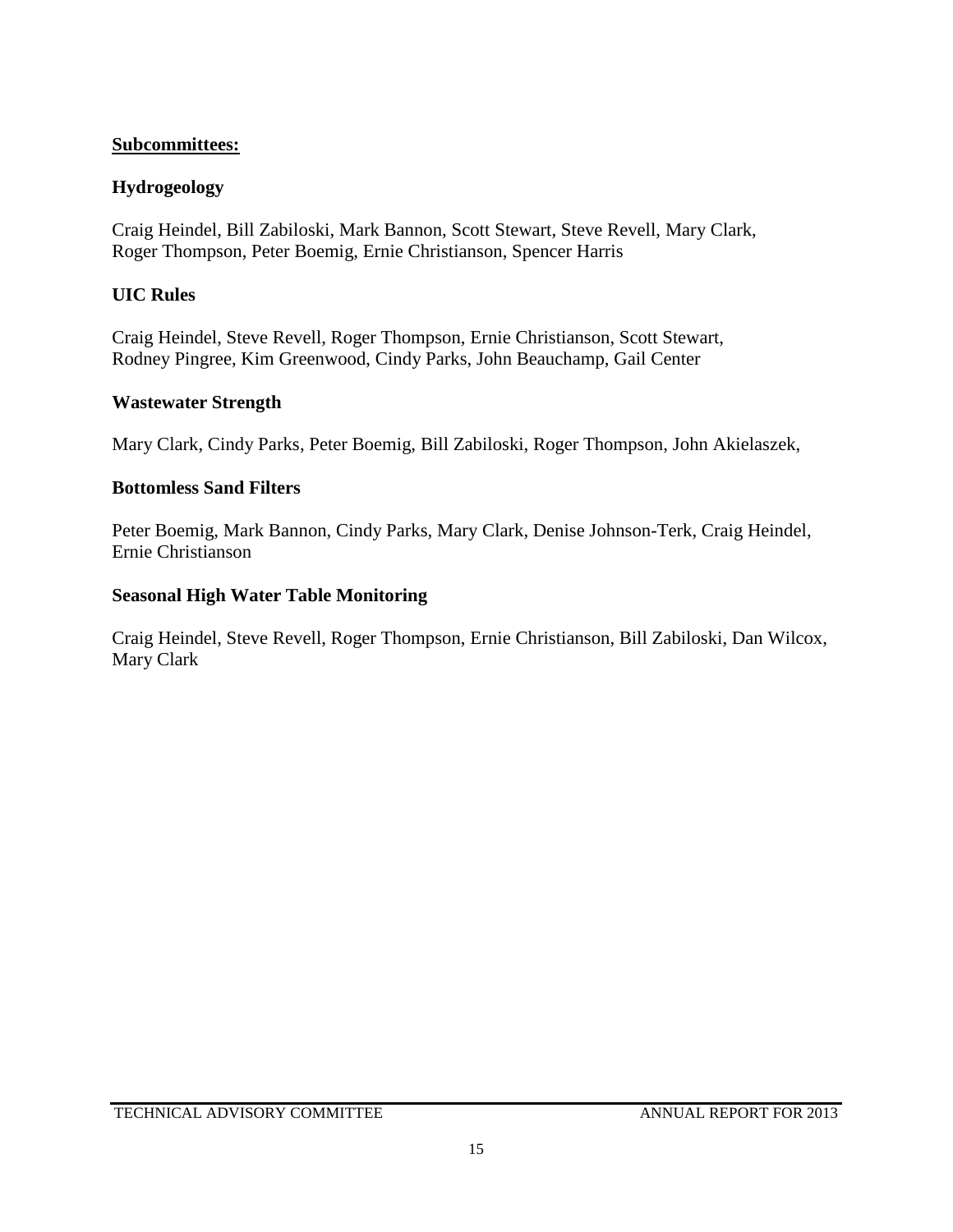### **Appendix B**

## **Performance Standards for Regional Office Permits**

|      | $#$ of         | # of Permits       | % of Permits       | Average         | Average           | # of Permits     |
|------|----------------|--------------------|--------------------|-----------------|-------------------|------------------|
|      | Permits Issued | <b>Meeting PEP</b> | <b>Meeting PEP</b> | <b>DEC</b> Days | <b>Total Days</b> | That             |
|      |                | <b>Standards</b>   | <b>Standards</b>   |                 |                   | Exceeded         |
|      |                |                    |                    |                 |                   | <b>Standards</b> |
| 2007 | 3746           | 3691               | 98.5%              | 16.8            | 48.2              | 55               |
| 2008 | 3435           | 3418               | 99.5%              | 12.3            | 62.1              | 17               |
| 2009 | 2691           | 2672               | 99.3%              | 11.8            | 41.6              | 19               |
| 2010 | 2621           | 2600               | 99.2%              | 11.9            | 35.2              | 21               |
| 2011 | 2289           | 2279               | 99.6%              | 13.2            | 29.8              | 10               |
| 2012 | 2472           | 2444               | 98.9%              | 12.7            | 29.6              | 28               |
| 2013 | 2449           | 2400               | 98.0%              | 14.0            | 28                | 49               |

Performance Standards for Permits Issued During 2007-2012

Note: The performance standard for DEC days is 30 days for one-lot subdivisions and projects with a design flow of 500 GPD or less. The performance standard for other projects is 45 days.

#### **Permit Information for 2013**

| <b>Regional Office</b> | <b>Permits Issued to</b><br><b>Repair Failed</b> | <b>Permits Issued for</b><br><b>Innovative/Alternative</b> | <b>Applications Denied</b> |
|------------------------|--------------------------------------------------|------------------------------------------------------------|----------------------------|
|                        | <b>Wastewater Systems</b>                        | <b>Wastewater Systems</b>                                  |                            |
| <b>Barre</b>           | 102                                              | 109                                                        |                            |
| <b>Essex</b>           | 90                                               | 104                                                        |                            |
| <b>Rutland</b>         | 91                                               | 64                                                         |                            |
| <b>St. Johnsbury</b>   | 48                                               | 29                                                         |                            |
| <b>Springfield</b>     | 105                                              | 198                                                        |                            |
| <b>Total</b>           | 436                                              | 504                                                        |                            |